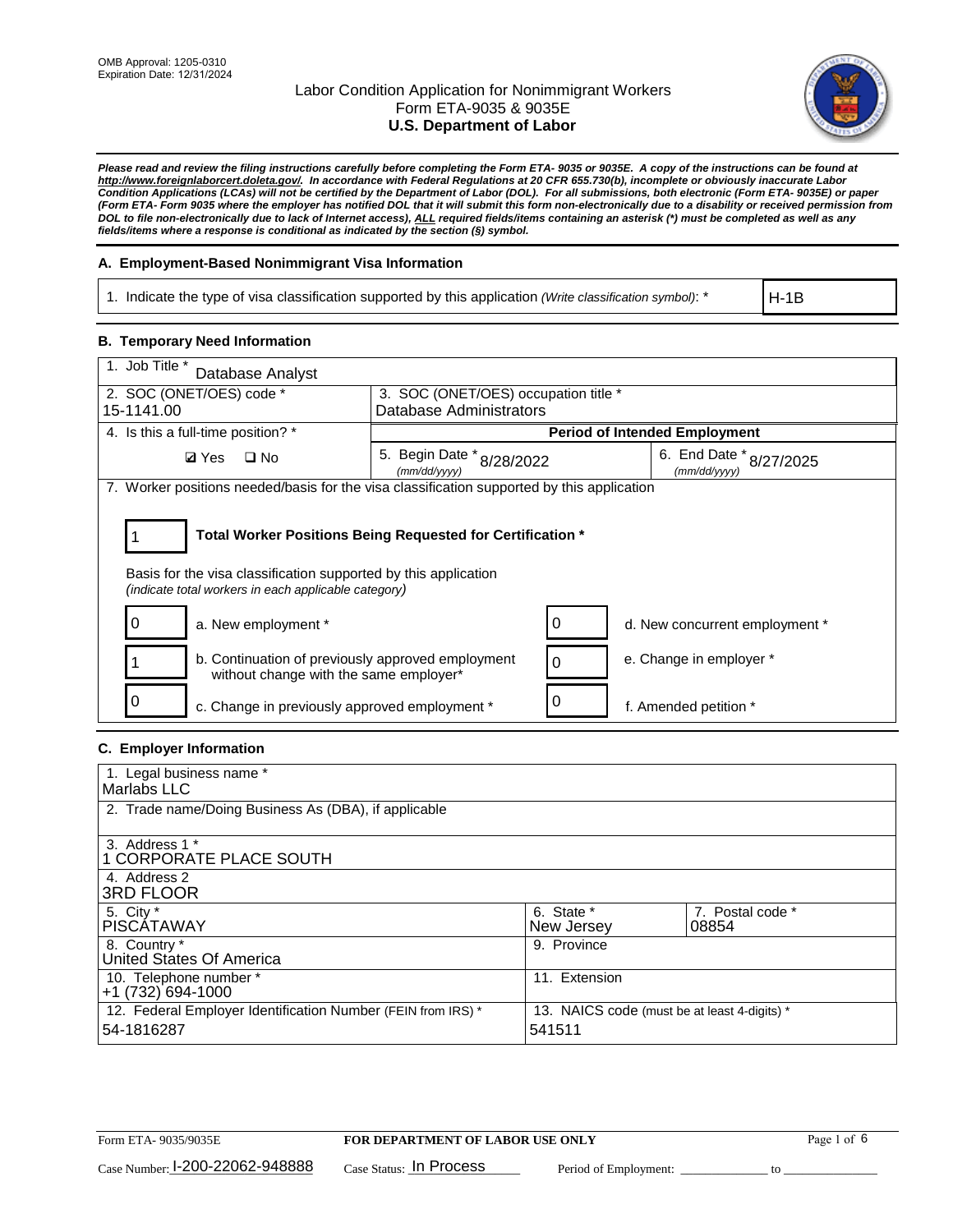

## **D. Employer Point of Contact Information**

**Important Note**: The information contained in this Section must be that of an employee of the employer who is authorized to act on behalf of the employer in labor certification matters. The information in this Section must be different from the agent or attorney information listed in Section E, unless the attorney is an employee of the employer.

| 1. Contact's last (family) name *               | 2. First (given) name * |                          | 3. Middle name(s)         |
|-------------------------------------------------|-------------------------|--------------------------|---------------------------|
| <b>VIDYADHARAN</b>                              | SANJAY                  |                          |                           |
| 4. Contact's job title *<br>CHIEF LEGAL OFFICER |                         |                          |                           |
| 5. Address 1 *<br>1 CORPORATE PLACE SOUTH       |                         |                          |                           |
| 6. Address 2                                    |                         |                          |                           |
| 7. City $*$<br><b>PISCATAWAY</b>                |                         | 8. State *<br>New Jersey | 9. Postal code *<br>08854 |
| 10. Country *<br>United States Of America       |                         | 11. Province             |                           |
| 12. Telephone number *                          | 13. Extension           | 14. E-Mail address       |                           |
| +1 (732) 694-1000                               | 1600                    | SANJAY@MARLABS.COM       |                           |

## **E. Attorney or Agent Information (If applicable)**

**Important Note**: The employer authorizes the attorney or agent identified in this section to act on its behalf in connection with the filing of this application.

| 1. Is the employer represented by an attorney or agent in the filing of this application? *<br>If "Yes," complete the remainder of Section E below. |                            |              |                               |                   | $\Box$ Yes                                           | <b>Ø</b> No |
|-----------------------------------------------------------------------------------------------------------------------------------------------------|----------------------------|--------------|-------------------------------|-------------------|------------------------------------------------------|-------------|
| 2. Attorney or Agent's last (family) name §                                                                                                         | 3. First (given) name $\S$ |              |                               | 4. Middle name(s) |                                                      |             |
| 5. Address 1 §                                                                                                                                      |                            |              |                               |                   |                                                      |             |
| 6. Address 2                                                                                                                                        |                            |              |                               |                   |                                                      |             |
| 7. City §                                                                                                                                           |                            | 8. State §   |                               |                   | 9. Postal code §                                     |             |
| 10. Country §                                                                                                                                       |                            | 11. Province |                               |                   |                                                      |             |
| 12. Telephone number §                                                                                                                              | 13. Extension              |              | 14. E-Mail address            |                   |                                                      |             |
| 15. Law firm/Business name §                                                                                                                        |                            |              | 16. Law firm/Business FEIN §  |                   |                                                      |             |
| 17. State Bar number (only if attorney) §                                                                                                           |                            |              | standing (only if attorney) § |                   | 18. State of highest court where attorney is in good |             |
| 19. Name of the highest State court where attorney is in good standing (only if attorney) §                                                         |                            |              |                               |                   |                                                      |             |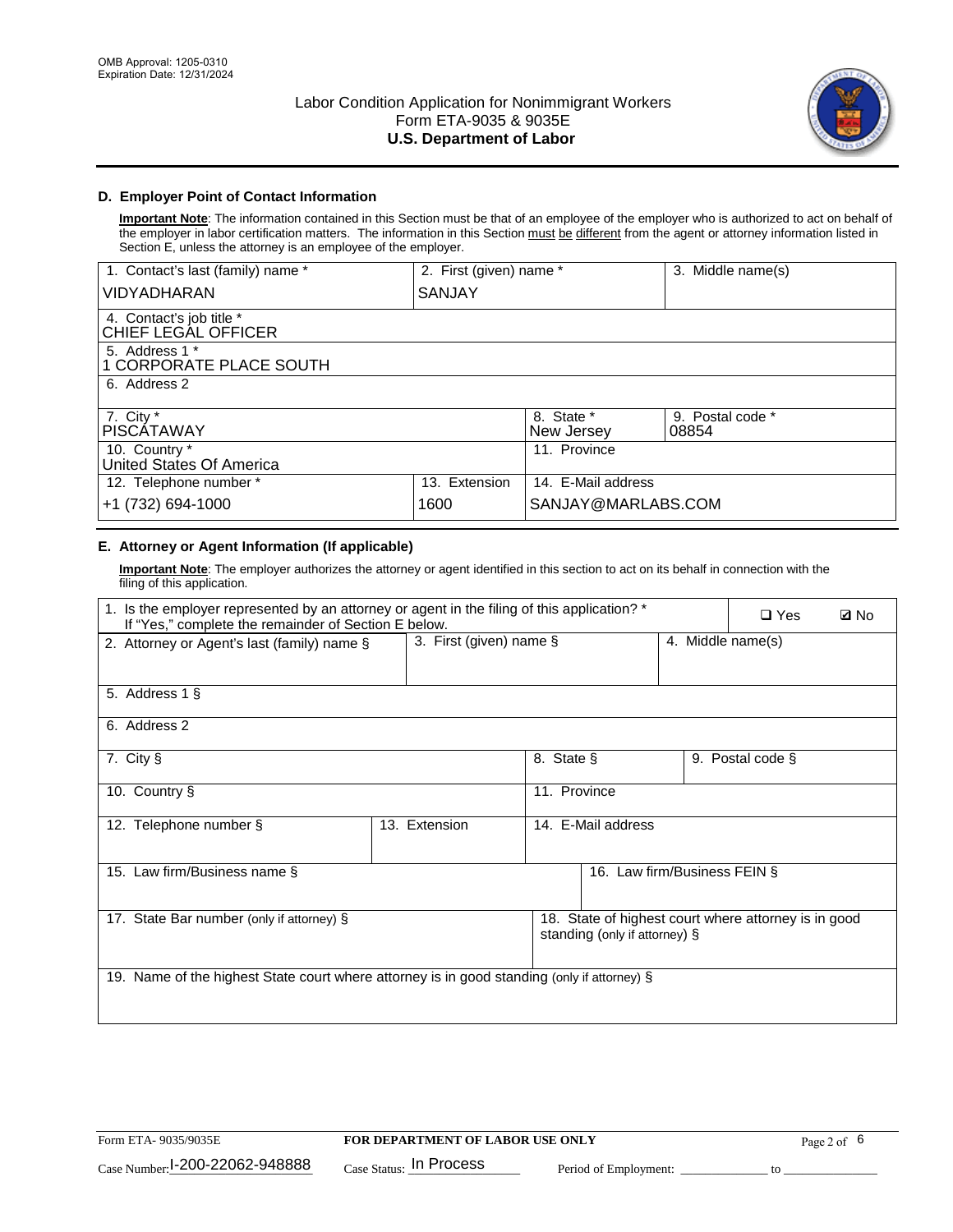

#### **F. Employment and Wage Information**

**Important Note**: The employer must define the intended place(s) of employment with as much geographic specificity as possible. Each intended place(s) of employment listed below must be the worksite or physical location where the work will actually be performed and cannot be a P.O. Box. The employer must identify all intended places of employment, including those of short duration, on the LCA. 20 CFR 655.730(c)(5). If the employer is submitting this form non-electronically and the work is expected to be performed in more than one location, an attachment must be submitted in order to complete this section. An employer has the option to use either a single Form ETA-9035/9035E or multiple forms to disclose all intended places of employment. If the employer has more than ten (10) intended places of employment at the time of filing this application, the employer must file as many additional LCAs as are necessary to list all intended places of employment. See the form instructions for further information about identifying all intended places of employment.

### a.*Place of Employment Information* 1

|                                                                                                               | 1. Enter the estimated number of workers that will perform work at this place of employment under<br>1<br>the LCA.*            |  |                                          |                      |              |              |  |
|---------------------------------------------------------------------------------------------------------------|--------------------------------------------------------------------------------------------------------------------------------|--|------------------------------------------|----------------------|--------------|--------------|--|
|                                                                                                               | 2. Indicate whether the worker(s) subject to this LCA will be placed with a secondary entity at this<br>place of employment. * |  |                                          |                      | <b>Ø</b> Yes | $\square$ No |  |
|                                                                                                               | 3. If "Yes" to question 2, provide the legal business name of the secondary entity. §                                          |  |                                          |                      |              |              |  |
| Verizon                                                                                                       |                                                                                                                                |  |                                          |                      |              |              |  |
|                                                                                                               | 4. Address 1 *<br>6919 Peachtree Dunwoody Rd, Apt 342                                                                          |  |                                          |                      |              |              |  |
|                                                                                                               | 5. Address 2                                                                                                                   |  |                                          |                      |              |              |  |
|                                                                                                               | 6. City $*$<br>7. County *<br>Fulton<br><b>Sandy Springs</b><br>8. State/District/Territory *<br>9. Postal code *              |  |                                          |                      |              |              |  |
| 30328<br>Georgia                                                                                              |                                                                                                                                |  |                                          |                      |              |              |  |
|                                                                                                               | 10. Wage Rate Paid to Nonimmigrant Workers *                                                                                   |  | 10a. Per: (Choose only one)*             |                      |              |              |  |
|                                                                                                               | From $\frac{1}{3}$ 84000 00<br>To: $$$                                                                                         |  | □ Hour □ Week □ Bi-Weekly □ Month ☑ Year |                      |              |              |  |
|                                                                                                               | 11. Prevailing Wage Rate *<br>11a. Per: (Choose only one)*                                                                     |  |                                          |                      |              |              |  |
| □ Hour □ Week □ Bi-Weekly □ Month ☑ Year<br>$\sin 83907$ 00                                                   |                                                                                                                                |  |                                          |                      |              |              |  |
| Questions 12-14. Identify the source used for the prevailing wage (PW) (check and fully complete only one): * |                                                                                                                                |  |                                          |                      |              |              |  |
| 12.                                                                                                           | a. PWD tracking number §<br>A Prevailing Wage Determination (PWD) issued by the Department of Labor                            |  |                                          |                      |              |              |  |
| 13.                                                                                                           | A PW obtained independently from the Occupational Employment Statistics (OES) Program                                          |  |                                          |                      |              |              |  |
| $\blacktriangledown$                                                                                          | a. Wage Level (check one): §                                                                                                   |  |                                          | b. Source Year §     |              |              |  |
|                                                                                                               | ☑ ⊪<br>□⊪<br>$\Box$ IV<br>⊓⊥<br>$\Box$ N/A                                                                                     |  |                                          | 7/1/2021 - 6/30/2022 |              |              |  |
| 14.                                                                                                           | A PW obtained using another legitimate source (other than OES) or an independent authoritative source                          |  |                                          |                      |              |              |  |
|                                                                                                               | a. Source Type (check one): §<br>$\Box$ CBA<br>$\Box$ DBA<br>$\square$ SCA<br>$\Box$ Other/ PW Survey                          |  |                                          | b. Source Year §     |              |              |  |
|                                                                                                               | c. If responded "Other/ PW Survey" in question 14.a, enter the name of the survey producer or publisher §                      |  |                                          |                      |              |              |  |
|                                                                                                               | d. If responded "Other/ PW Survey" in question 14.a, enter the title or name of the PW survey §                                |  |                                          |                      |              |              |  |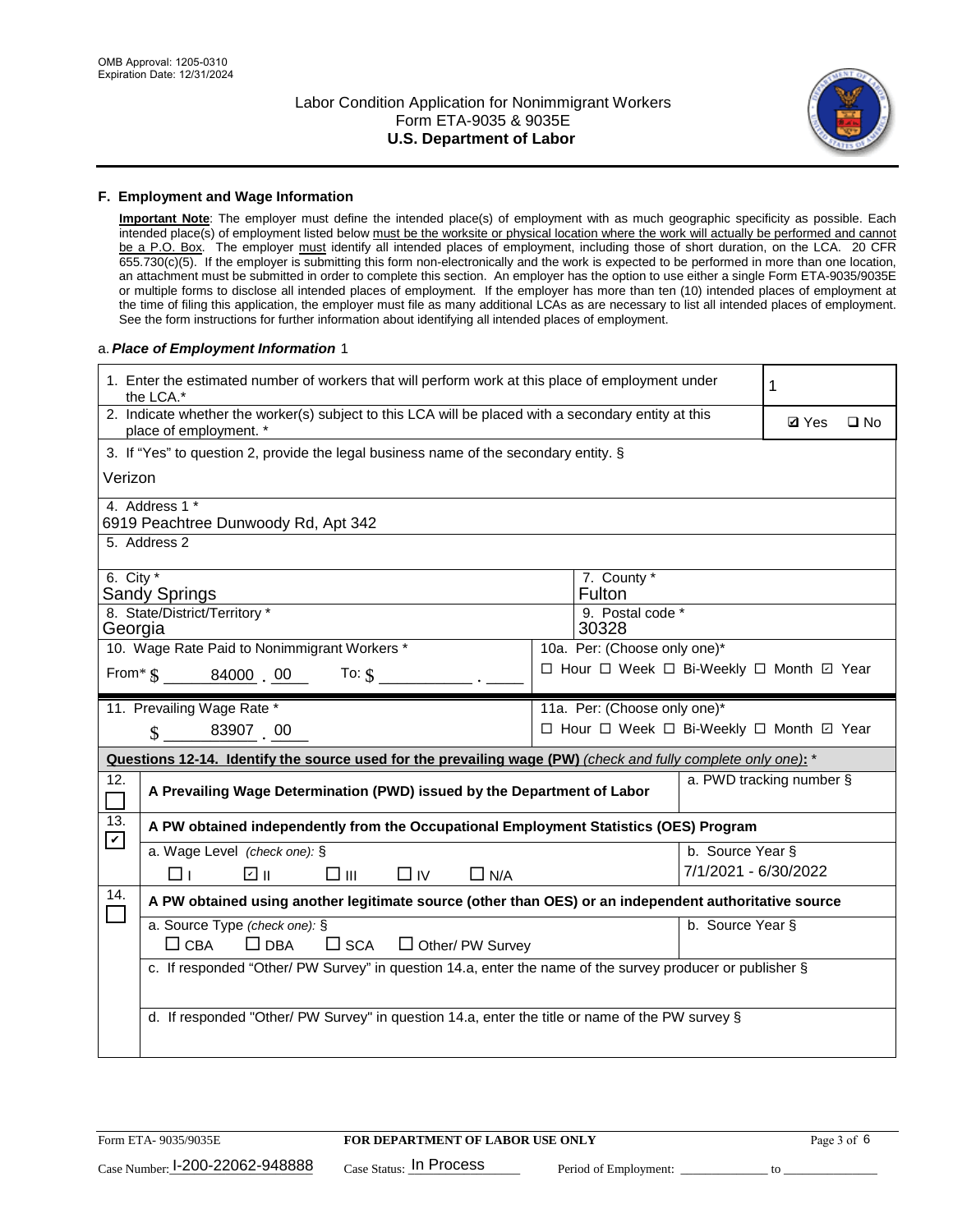

# **G. Employer Labor Condition Statements**

! *Important Note:* In order for your application to be processed, you MUST read Section G of the Form ETA-9035CP - General Instructions for the 9035 & 9035E under the heading "Employer Labor Condition Statements" and agree to all four (4) labor condition statements summarized below:

- (1) **Wages:** The employer shall pay nonimmigrant workers at least the prevailing wage or the employer's actual wage, whichever is higher, and pay for non-productive time. The employer shall offer nonimmigrant workers benefits and eligibility for benefits provided as compensation for services on the same basis as the employer offers to U.S. workers. The employer shall not make deductions to recoup a business expense(s) of the employer including attorney fees and other costs connected to the performance of H-1B, H-1B1, or E-3 program functions which are required to be performed by the employer. This includes expenses related to the preparation and filing of this LCA and related visa petition information. 20 CFR 655.731;
- (2) **Working Conditions:** The employer shall provide working conditions for nonimmigrants which will not adversely affect the working conditions of workers similarly employed. The employer's obligation regarding working conditions shall extend for the duration of the validity period of the certified LCA or the period during which the worker(s) working pursuant to this LCA is employed by the employer, whichever is longer. 20 CFR 655.732;
- (3) **Strike, Lockout, or Work Stoppage:** At the time of filing this LCA, the employer is not involved in a strike, lockout, or work stoppage in the course of a labor dispute in the occupational classification in the area(s) of intended employment. The employer will notify the Department of Labor within 3 days of the occurrence of a strike or lockout in the occupation, and in that event the LCA will not be used to support a petition filing with the U.S. Citizenship and Immigration Services (USCIS) until the DOL Employment and Training Administration (ETA) determines that the strike or lockout has ended. 20 CFR 655.733; and
- (4) **Notice:** Notice of the LCA filing was provided no more than 30 days before the filing of this LCA or will be provided on the day this LCA is filed to the bargaining representative in the occupation and area of intended employment, or if there is no bargaining representative, to workers in the occupation at the place(s) of employment either by electronic or physical posting. This notice was or will be posted for a total period of 10 days, except that if employees are provided individual direct notice by e-mail, notification need only be given once. A copy of the notice documentation will be maintained in the employer's public access file. A copy of this LCA will be provided to each nonimmigrant worker employed pursuant to the LCA. The employer shall, no later than the date the worker(s) report to work at the place(s) of employment, provide a signed copy of the certified LCA to the worker(s) working pursuant to this LCA. 20 CFR 655.734.

1. **I have read and agree to** Labor Condition Statements 1, 2, 3, and 4 above and as fully explained in Section G of the Form ETA-9035CP – General Instructions for the 9035 & 9035E and the Department's regulations at 20 CFR 655 Subpart H. \*

**Ø**Yes ロNo

### **H. Additional Employer Labor Condition Statements –H-1B Employers ONLY**

!**Important Note***:* In order for your H-1B application to be processed, you MUST read Section H – Subsection 1 of the Form ETA 9035CP – General Instructions for the 9035 & 9035E under the heading "Additional Employer Labor Condition Statements" and answer the questions below.

#### *a. Subsection 1*

| 1. At the time of filing this LCA, is the employer H-1B dependent? §                                                                                                                                                                                               | ⊡ Yes        | $\Box$ No |              |  |
|--------------------------------------------------------------------------------------------------------------------------------------------------------------------------------------------------------------------------------------------------------------------|--------------|-----------|--------------|--|
| 2. At the time of filing this LCA, is the employer a willful violator? $\S$                                                                                                                                                                                        | $\Box$ Yes   | ⊡ No      |              |  |
| 3. If "Yes" is marked in questions H.1 and/or H.2, you must answer "Yes" or "No" regarding<br>whether the employer will use this application ONLY to support H-1B petitions or extensions of<br>status for exempt H-1B nonimmigrant workers? §                     | <b>☑</b> Yes | $\Box$ No |              |  |
| 4. If "Yes" is marked in question H.3, identify the statutory basis for the<br>□ \$60,000 or higher annual wage<br>exemption of the H-1B nonimmigrant workers associated with this<br>$\Box$ Master's Degree or higher in related specialty<br>$\Box$ Both<br>LCA. |              |           |              |  |
| H-1B Dependent or Willful Violator Employers -Master's Degree or Higher Exemptions ONLY                                                                                                                                                                            |              |           |              |  |
| 5. Indicate whether a completed Appendix A is attached to this LCA covering any H-1B<br>nonimmigrant worker for whom the statutory exemption will be based <b>ONLY</b> on attainment of a<br>Master's Degree or higher in related specialty. §                     | $\Box$ Yes   | ⊡ No      | <b>D</b> N/A |  |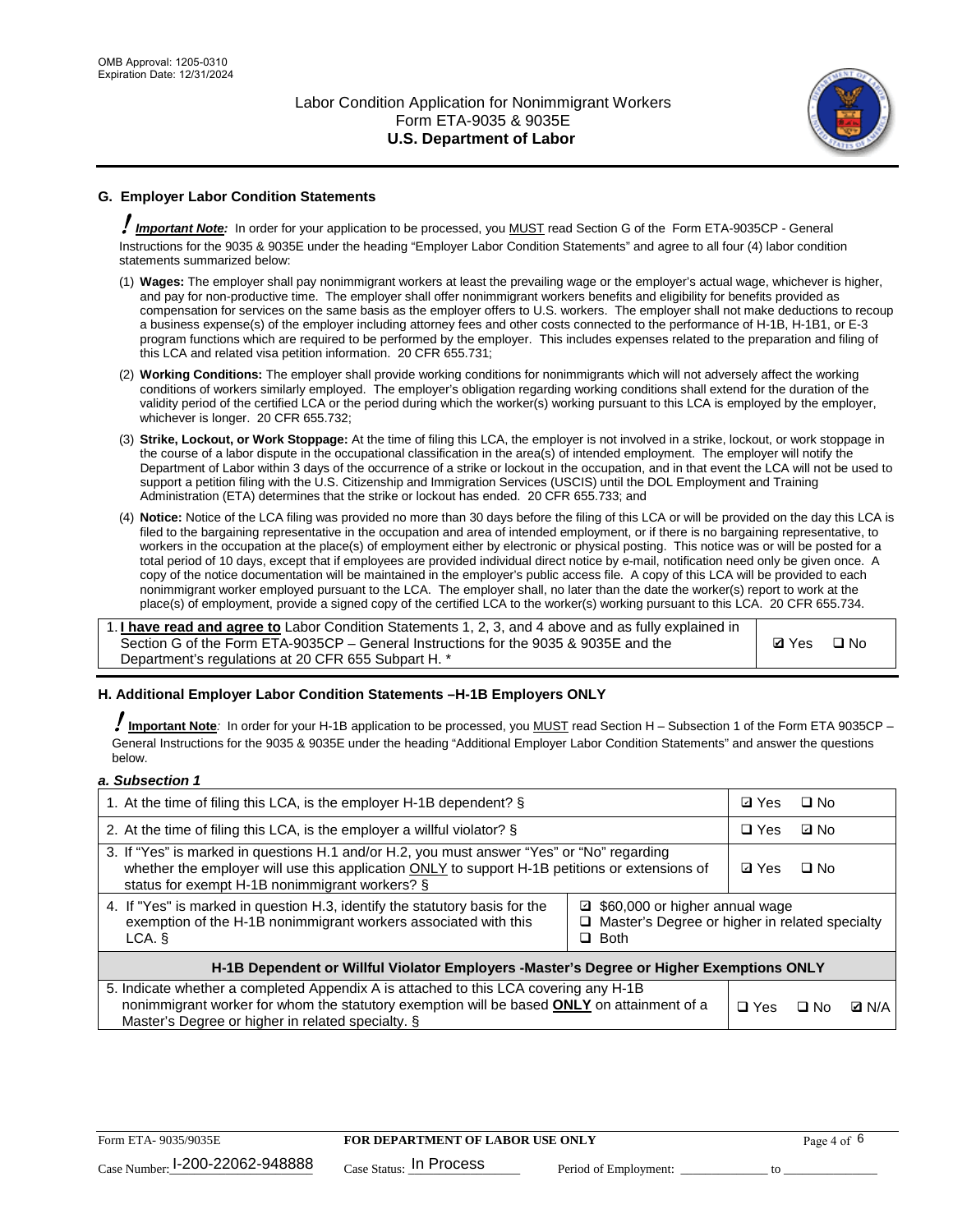

**If you marked "Yes" to questions H.a.1 (H-1B dependent) and/or H.a.2 (H-1B willful violator) and "No" to question H.a.3 (exempt H-1B nonimmigrant workers), you MUST read Section H – Subsection 2 of the Form ETA 9035CP – General Instructions for the 9035 & 9035E under the heading "Additional Employer Labor Condition Statements" and indicate your agreement to all three (3) additional statements summarized below.**

#### *b. Subsection 2*

- A. **Displacement:** An H-1B dependent or willful violator employer is prohibited from displacing a U.S. worker in its own workforce within the period beginning 90 days before and ending 90 days after the date of filing of the visa petition. 20 CFR 655.738(c);
- B. **Secondary Displacement:** An H-1B dependent or willful violator employer is prohibited from placing an H-1B nonimmigrant worker(s) with another/secondary employer where there are indicia of an employment relationship between the nonimmigrant worker(s) and that other/secondary employer (thus possibly affecting the jobs of U.S. workers employed by that other employer), unless and until the employer subject to this LCA makes the inquiries and/or receives the information set forth in 20 CFR 655.738(d)(5) concerning that other/secondary employer's displacement of similarly employed U.S. workers in its workforce within the period beginning 90 days before and ending 90 days after the date of such placement. 20 CFR 655.738(d). Even if the required inquiry of the secondary employer is made, the H-1B dependent or willful violator employer will be subject to a finding of a violation of the secondary displacement prohibition if the secondary employer, in fact, displaces any U.S. worker(s) during the applicable time period; and
- C. **Recruitment and Hiring:** Prior to filing this LCA or any petition or request for extension of status for nonimmigrant worker(s) supported by this LCA, the H-1B dependent or willful violator employer must take good faith steps to recruit U.S. workers for the job(s) using procedures that meet industry-wide standards and offer compensation that is at least as great as the required wage to be paid to the nonimmigrant worker(s) pursuant to 20 CFR 655.731(a). The employer must offer the job(s) to any U.S. worker who applies and is equally or better qualified for the job than the nonimmigrant worker. 20 CFR 655.739.

| 6. I have read and agree to Additional Employer Labor Condition Statements A, B, and C above and |       |           |
|--------------------------------------------------------------------------------------------------|-------|-----------|
| as fully explained in Section H – Subsections 1 and 2 of the Form ETA 9035CP – General           | □ Yes | $\Box$ No |
| Instructions for the 9035 & 9035E and the Department's regulations at 20 CFR 655 Subpart H. §    |       |           |

### **I. Public Disclosure Information**

! **Important Note***:* You must select one or both of the options listed in this Section.

| 1. Public disclosure information in the United States will be kept at: * |  |  |  |  |  |  |  |  |  |
|--------------------------------------------------------------------------|--|--|--|--|--|--|--|--|--|
|--------------------------------------------------------------------------|--|--|--|--|--|--|--|--|--|

**sqrt** Employer's principal place of business □ Place of employment

### **J. Notice of Obligations**

A. Upon receipt of the certified LCA, the employer must take the following actions:

- o Print and sign a hard copy of the LCA if filing electronically (20 CFR 655.730(c)(3));<br>
Maintain the original signed and certified LCA in the employer's files (20 CFR 655.7
- Maintain the original signed and certified LCA in the employer's files (20 CFR 655.705(c)(2); 20 CFR 655.730(c)(3); and 20 CFR 655.760); and
- o Make a copy of the LCA, as well as necessary supporting documentation required by the Department of Labor regulations, available for public examination in a public access file at the employer's principal place of business in the U.S. or at the place of employment within one working day after the date on which the LCA is filed with the Department of Labor (20 CFR 655.705(c)(2) and 20 CFR 655.760).
- B. The employer must develop sufficient documentation to meet its burden of proof with respect to the validity of the statements made in its LCA and the accuracy of information provided, in the event that such statement or information is challenged (20 CFR 655.705(c)(5) and 20 CFR 655.700(d)(4)(iv)).
- C. The employer must make this LCA, supporting documentation, and other records available to officials of the Department of Labor upon request during any investigation under the Immigration and Nationality Act (20 CFR 655.760 and 20 CFR Subpart I).

*I declare under penalty of perjury that I have read and reviewed this application and that to the best of my knowledge, the*  information contained therein is true and accurate. I understand that to knowingly furnish materially false information in the *preparation of this form and any supplement thereto or to aid, abet, or counsel another to do so is a federal offense punishable by fines, imprisonment, or both (18 U.S.C. 2, 1001,1546,1621).*

| 1. Last (family) name of hiring or designated official *<br>Vidyadharan | 2. First (given) name of hiring or designated official *<br>Sanjay | 3. Middle initial § |
|-------------------------------------------------------------------------|--------------------------------------------------------------------|---------------------|
| 4. Hiring or designated official title *<br><b>Chief Legal Officer</b>  |                                                                    |                     |
| 5. Signature *                                                          | 6. Date signed *                                                   |                     |